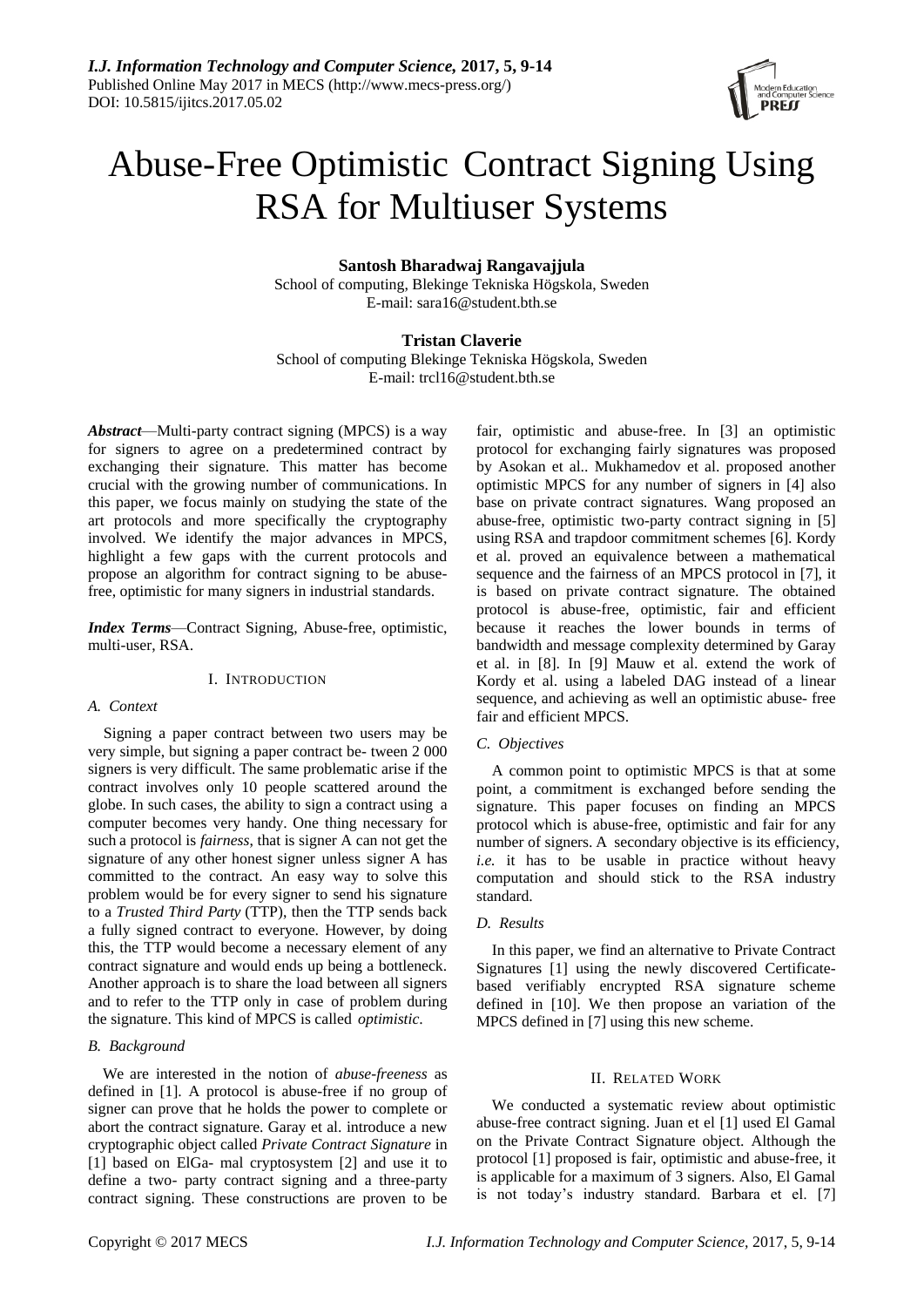converted a sequence of signers to a protocol specification, which made protocols be handled equally by Trusted Third Party (TTP). Also, Barbara et el. [\[7\]](#page-5-6) did not prove the abuse-free property. Juan et el. [\[8\]](#page-5-7) proposed a protocol that works for more than three signers. The problem with article [\[8\]](#page-5-7) is that it was proven unfair if there are more than four signers. Sjouke et el. proposed a protocol, but the abuse-free property was not established. Also, the author uses El Gamal, which is not today's industry standard. In [\[11\],](#page-5-10) the author used BLS instead of El Gamal encryption scheme and proposed a protocol which is fair, abuse-free and also optimistic. The shortcoming in article proposed by Gao et el. is that it is only applicable for two signers. Wang et el. [\[5\],](#page-5-4) used trapdoor commitment scheme with RSA keys to propose the protocol with abuse-freeness, optimism and fairness but it is only applicable for two signers. Villar et el. [\[12\]](#page-5-11) used partial signature scheme with a variant of Boneh-Boyen which is also fair, abuse- free and optimistic but applicable only for two signers. Juan et el.,Wang et el.,Gao et el.,Li et el., Chen et el., Villar et el., [\[1\],](#page-5-0) [\[5\],](#page-5-4) [\[8\],](#page-5-7) [\[11\],](#page-5-10) [\[13\],](#page-5-12) [\[14\],](#page-5-13) [\[12\]](#page-5-11) have successfully proven existence of abuse- freeness and therefore we can

say that contract signing protocols can be be abuse-free. Juan et el., Barbara et el., Sjouke et el.,Li et el.,Villar et el, [\[1\],](#page-5-0) [\[8\],](#page-5-7) [\[7\],](#page-5-6) [\[9\],](#page-5-8) [\[13\],](#page-5-12) [\[12\]](#page-5-11) in their articles used Private contract signature objects which have limitations either concerning with properties or number of signers, therefore Private Contract signature may not be a solution for us. From articles written by Juan et el. and Li et el., [\[8\],](#page-5-7) [\[13\]](#page-5-12) we can say that contract signing protocols can have properties like abuse-freeness, optimism, fairness and can also have multiple signers but if number of signers are greater than or equal to four in Juan et el.'s [\[8\]](#page-5-7) article, the fairness property might be broken. Also in Li et el.'s article [\[13\]](#page-5-12) El Gamal is used which is not an industry standard. From explanations given by Wang et el. and Villar et el. [\[5\],](#page-5-4) [\[14\]](#page-5-13) we can say that RSA is compatible with some contract signing mechanisms used today and that gives us confidence in our research. We mainly focused on the different cryptographic primitives used rather than the protocols or their efficiency. In table [1,](#page-2-0) we summarized the results of reviewed literature. We highlighted some gaps in the current protocols, and we will strive to address one in further research.

| <b>Reference</b><br>papers | DEQ1                                                                                            | DEO <sub>2</sub>                                  | DEO3                            | DEO4                                                  |
|----------------------------|-------------------------------------------------------------------------------------------------|---------------------------------------------------|---------------------------------|-------------------------------------------------------|
| $\textbf{Ref}[1]$          | Building an optimistic<br>abuse-free fair MPCS, and definition<br>of a new cryptographic object | The protocol is<br>defined for 2<br>and 3 signers | ElGamal                         | <b>Private Contract</b><br>Signature                  |
| $\text{Ref}[5]$            | Optimistic abuse-free fair MPCS                                                                 | Only for 2 signers                                | <b>RSA</b>                      | Trapdoor<br><b>Commitment Scheme</b>                  |
| Ref[7]                     | Optimistic abuse-free<br>fair MPCS. Equivalence<br>between a sequence and<br>an MPCS            | Abuse-freeness not<br>proven                      | ElGamal                         | Private Contract<br>Signature                         |
| Ref[8]                     | Building an optimistic<br>abuse-free fair MPCS, for $n > 3$<br>signers                          | Proven to be unfair<br>for $n \geq 4$             | ElGamal                         | <b>Private Contract</b><br>Signature                  |
| Ref[9]                     | Optimistic abuse-free<br>fair MPCS. Equivalence<br>between a labeled DAG<br>and an MPCS         | Abuse-freeness not<br>proven                      | ElGamal                         | <b>Private Contract</b><br>Signature                  |
| $\textbf{Ref}[11]$         | First optimistic abuse-free<br>fair MPCS using BLS signature                                    | Two signers                                       | <b>BLS</b>                      | non-interactive proof<br>of knowledge                 |
| $\text{Ref}[13]$           | Optimistic abuse-free<br>fair MPCS for any number of signers.<br>Modeling and analysis of MPCS  |                                                   | ElGamal                         | <b>Private Contract</b><br>Signature                  |
| $\textbf{Ref}[15]$         | Optimistic abuse-free fair MPCS                                                                 | Only for 2 signers                                | <b>RSA</b>                      | Verifiable<br>encryption<br>of Chameleon<br>Signature |
| $\textbf{Ref}[14]$         | Optimistic abuse-free<br>fair MPCS using a<br>variant of<br>Boneh-Boyen signature               | Only for 2 signers                                | A variant of<br>Boneh-<br>Boyen | Partial Signature<br>Scheme                           |
| $\textbf{Ref}[12]$         | Optimistic abuse-free<br>fair MPCS. Defines a framework for<br>the commitment                   | Only for 2 signers                                |                                 | <b>Ordinary Crisp</b><br><b>Commitment Scheme</b>     |

#### III. DEFINITION OF THE COMMITMENTS USED

# *A. Private Contract Signature*

Private Contract [Signature\[1\]](#page-5-0) have been used in several MPCS protocol as a way to ensure optimism

and abuse-freeness. The idea is that they are designated-verifier signatures that can be converted into a universally-verifiable signature either by the party who issued it or by the TTP. More formally, a Private Contract Signature is a set of 6 polynomial-time algorithms *PCS-Sign, S-Convert,*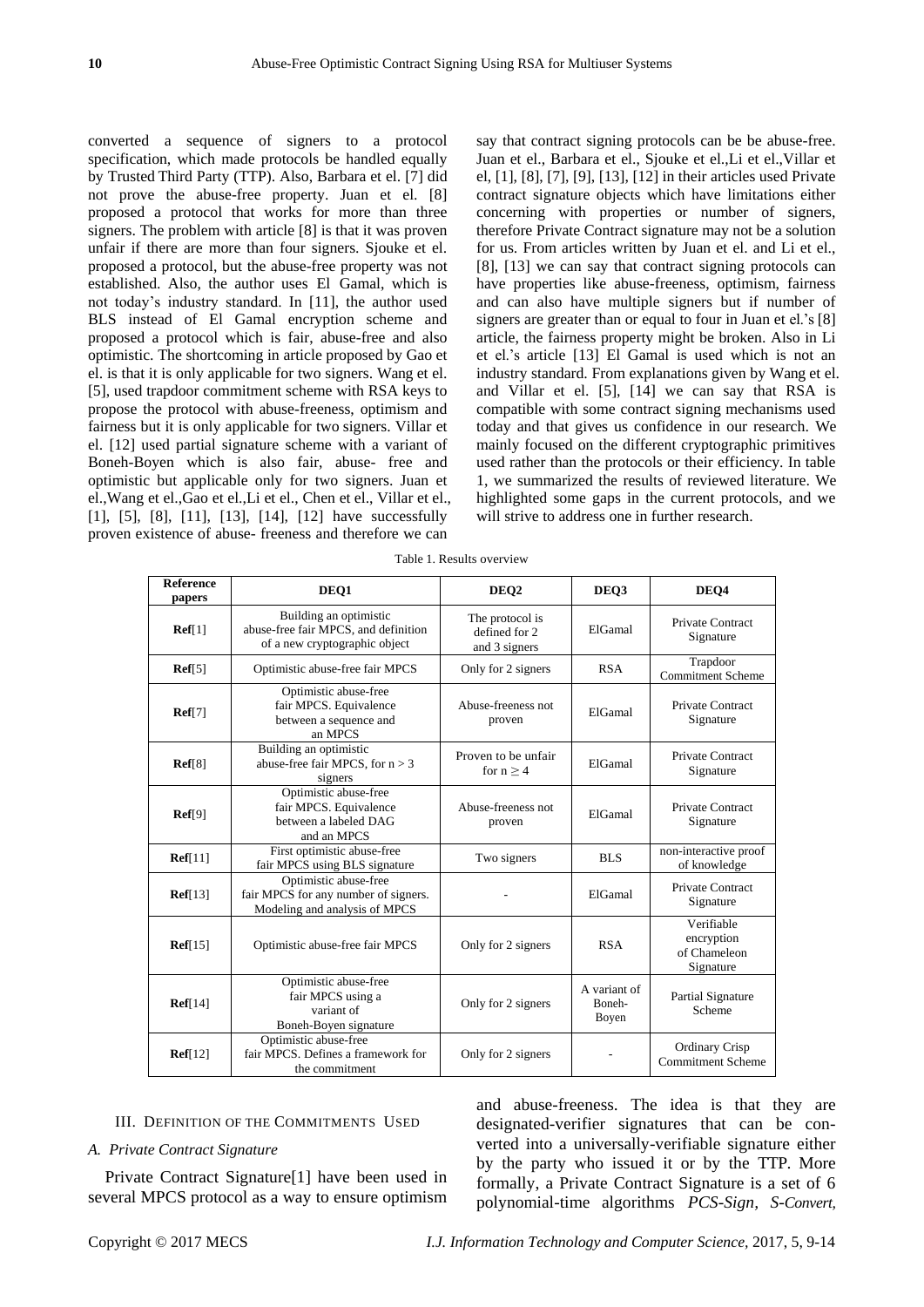*TP-Convert, PCS-Ver, S-Ver, TP-Ver* defined as follow:

- *•* **PCS-Sign** executed by party *A* on message *m* for party *B* with respect to third party *T*, denoted *PCS − Sign<sup>A</sup>* (*m, B, T* ), outputs a private contract signature  $PCS_A(m, B, T)$ . This private contract signature can be verified using PCS-Ver.
- *•* **PCS-Ver** executed by B and denoted *PCS − Ver*(*m, A, B, T, S*) outputs *true* if  $S = PCS_A(m, B, A)$ *T* ) and false otherwise.
- *•* **S-Convert** executed by A on contract signature *S*  $= PCS_A(m, B, T)$  generated by A, denoted *S −Convert<sup>A</sup>* (*S*), produces a universally verifiable signature by A on  $m$ ,  $S - Sig_A(m)$ .
- *•* **TP-Convert** executed by T on a private con- tract signature  $S = PCS_A(m, B, T)$ , denoted  $TP - T$  $Convert_T$  (S), produces a universally- verifiable signature by A on  $m$ ,  $TP - Sig_A(m)$ .
- *•* **S-Ver** executed by any party and denoted *S − Ver*(*m, A, T, S*) outputs *true* if  $S = S - Sig_A(m)$ and *false* otherwise.
- *•* **TP-Ver** executed by any party and denoted *TP − Ver*(*m, A, T, S*) outputs *true* if  $S = TP - Sig_A(m)$ and false otherwise.

The implementation of the Private Contract Sig- nature scheme proposed in [\[1\]](#page-5-0) is defined using Elgamal signature scheme. We sketch the idea here: Signer A produces a cipher text by signing contract *m* with his private key and encrypting it with TTP's public key. He then produces a *proof of cipher text content* which assert that the cipher text is a valid signature. He finally makes this proof a designated- verifier proof so that only B can read it. The other four algorithms *S-Convert, TP-Convert, S-Ver, TP-Ver* are trivial and do not need explanations. One of the property of the implementation given is that *S − Sign* and *TP − Sign* are equivalent, and therefore *S − Ver* and *TP −Ver* are too.

#### *B. Certificate-based verifiably encrypted signature*

We willuse the notion of certificate-based verifiably encrypted signature (CBVES) as defined in [\[10\].](#page-5-9) It has been introduced in order to produce an optimistic fair exchange protocol, MPCS proto- cols being a subfield of the broader fair exchange problem. This object is a set of 8 algorithms that we sketch here. It relies on a certificatebased cryptography and thus needs a certificate authority CA.

- **KeyGen** Generates a key pair (SK, PK) for a signer along with the system parameters Params
- *•* **CKeyGen** Generates the CA key pair (BSK, CPK)
- **CertCreate** A signer asks the CA to get a public key certificate CERT. The CA, after authenticating the signer, creates a certificate information CI and a public key certificate using Params. The CA sends (CI, CERT) to the signer, encrypted with the signer's public key
- *•* **VesCreate** From a message *m*, a signer outputs a

verifiably encrypted signature (m, CI, *ω*) by using his secret key SK and his certificate CERT. The message m contains a statement, that it is valid only if extracted from a verifiably encrypted signature by the signer or by CA if the recipient fulfills his obligation.

- *•* **VesVer** The recipient checks the validity of CI and validates the verifiably encrypted signature (m, CI, *ω*)
- **Sign** The signer creates an ordinary signature (m, *σ*) with his private key SK
- <span id="page-2-0"></span>**Ver** Validates an ordinary signature (m,  $\sigma$ ) using the public key PK
- *•* **Adjudication** From a valid verifiably en- crypted signature (m, CI,  $\omega$ ), the CA checks the validity of CI. If valid, the CA outputs the ordinary signature (m, *σ*)

We refer the reader to [\[10\]](#page-5-9) for implementation details.

## *C. From CBVES to PCSS*

This two schemes, though defined differently have a lot in common. In fact, we will show how to get from CBVES to PCS. We will first address the problem of the signatures which are not the same for each scheme.

In [1], output signatures are universally verifiable signatures while in [10] they are ordinary signatures. Universally verifiable signatures can be verified across the Internet, while ordinary signatures can only be verified in the sub-network formed by all the parties and the TTP. However, it is possible to address this problem as shown in [16] where the basic idea is to convert signatures made in ad-hoc networks to universally verifiable signature.

The two schemes involve a trusted party, which is the TTP for PCS and the CA for CBVES. They both have the ability to convert a cipher text issued by a signer into a signature, thus the trusted party of CBVES is an extension of PCS's TTP because it also has the power to issue certificates.

The main difference between the two protocols is that the CA's adjudication is valid only if a certain obligation of the recipient is fulfilled, while TTP's resolve is always valid. This limitation can be easily overcome by choosing an obligation that is always true.

Now, in order to use CBVES as PCS in a protocol, a registration step must be added so that the CA issues the certificates used in the protocol.

#### IV. PROTOCOL

We now define an MPCS protocol using the previously seen CBVES scheme. It is based on the same assumptions used for the RSA implementation of CBVES.

# *A. Discrete logarithm*

A probabilistic algorithm *A* is said be able to (*t, s*) *− break* the Discrete Logarithm problem if *A* runs in time at most *t* and outputs the discrete logarithm  $DLp(g^a) = a$  on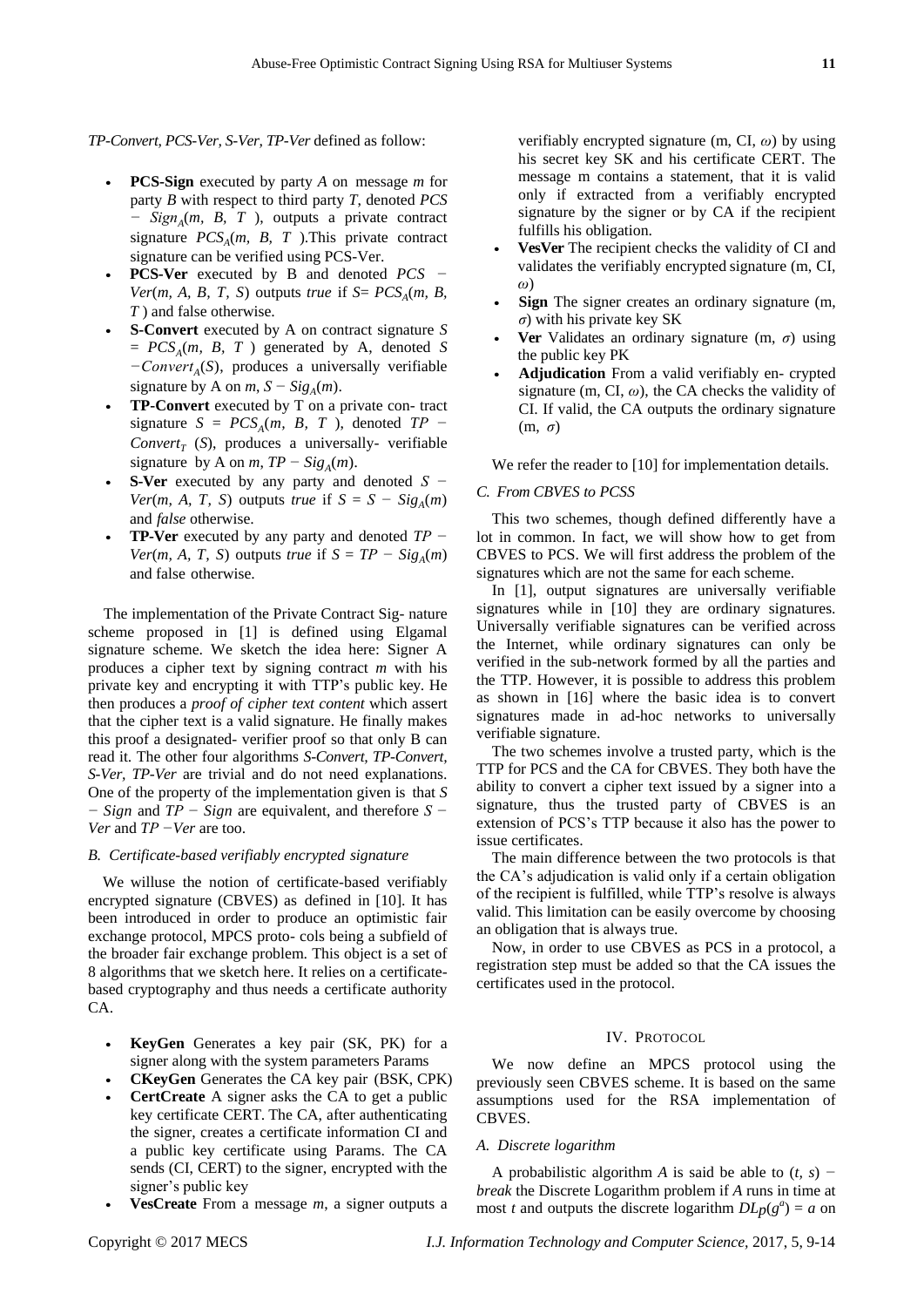input  $(g, p, g^a \mod p)$  with probability at least *s*, where *a* is chosen uniformly in *Zp−*1.

The DL assumption means that no such algorithm can break the DL problem with reasonable time *t* and probability *s*.

#### *B. Computational Diffie-Hellman*

A probabilistic algorithm *A* is said to be able to (*t, s*) *− break* the Computational Diffie- Hellman problem if *A*  runs in at most *t* and outputs  $g_1^{ab} \mod n$ , on input  $(g, p_1)$ ,  $g^a \mod p_1$  and  $(g_1, n, g_1^a \mod n, g_1^b \mod n)$  with probability at least *s* and *a, b* chosen uniformly from *Z*<sub>*p*</sub>−1. The CDH assumption means that no such algorithm can break the CDH problem with reasonable timt *t* and prob- ability *s*.

## *C. RSA problem*

A probabilistic algorithm *A* is said to (*t, s*) *− break* the RSA problem is *A* runs in time at most *t* and outputs the e-th root of *a* on input (*e, n, a*) with probability at least *s* where *a* is chosen uniformly from  $Z^*_{n}$ . The RSA assumption means that no such algorithm can break the RSA problem with reasonable time *t* and probability *s*.

## *D. Random oracle model*

The random oracle model means that concrete objects such as hash functions can be treated as random object. That is, when applying an hash function to  $m \in \{0, 1\}^*$ , the answer can be interpreted as coming from an oracle which returns a random answer for each new query.

#### V. MCPS PROTOCOL

The MPCS protocol we formulate is derived from [\[7\].](#page-5-6) We modify it in order to use CBVES instead of PCS, thus creating an optimistic MPCS protocol. We believe it to be abuse-free though it is not proven. It simply consists of three steps. In the first step, all signers register to the certificate authority. In the second, each signer sends several CBVES to every other signer for several round. The third step consists of each signer sending his signature to every other signer. If there is a problem during the protocol, certificate authority is contacted for adjudication.

## *A. Definitions*

For our protocol, we use the following definitions.

- 1) A: The set of signers (e.g.  $A = \{a, b, c\}$ ).
- 2)  $\sigma = (\sigma_1, \sigma_2, \ldots, \sigma_n)$ : A sequence over A.
- 3) σ: The reverse sequence of σ:  $\sigma = (\sigma_n, \sigma_{n-1}, \ldots, \sigma_{n})$  $σ<sub>1</sub>$ ).
- 4) prev<sub> $\sigma$ </sub> (i): The previous apparition of element  $\sigma_i$  in σ or 0 if there is none.
- 5) next<sub>σ</sub> (i): The next apparition of element  $\sigma_i$  in  $\sigma$  or n if there is none.
- 6) lmpi $(\sigma_1, \sigma_2, \ldots, \sigma_l)$ : The set of first appearance indices in  $\sigma$ . For example, lmpi(a, b, a, c, b) = (0, 1, 3)
- 7) rmpi $(\sigma_1, \sigma_2, \ldots, \sigma_l)$ : The set of last ap- pearance indices in  $\sigma$ . For example, rmpi(a, b, a, c, b) = (2, 3, 4).
- 8) T: Certificate authority involved in the proto- col.
- 9)  $V_a$ (m, i), b, T ): Certificate-based verifiably encrypted signature of message (m, i) issued by signer a for signer b with respect to certificate authority T .
- 10)  $S_a(m)$ : Universally verifiable signature of message m by signer a.
- 11) SigSet: The set of positions inside  $\sigma$  where the current signer should issue a signature.

#### *B. Registration*

Certificate authority *T* generates the root certificate, then awaits for every signer in *A* to ask for a certificate. When this is done, *T* sends to every signer in *A* all the public keys. We consider the channels of communication to be secure.

#### *C. Main protocol*

The main protocol is run by signers. If a problem occurs, every signer calls the resolve protocol for adjudication.

|     | <b>Algorithm 1 Main protocol</b>                                                    |
|-----|-------------------------------------------------------------------------------------|
|     | <b>Input :</b> $\sigma$ , SigSet, $m$ , T                                           |
|     | 1: for all $i \in [ \sigma ]$ do                                                    |
| 2:  | for all $j' \in rmpi(\sigma_{prev(i)+1}, \ldots, \sigma_{i-1})$ do                  |
| 3:  | $i \leftarrow prev(i) + i'$                                                         |
| 4:  | if $j \notin SigSet$ then                                                           |
| 5:  | print                                                                               |
|     | " $receive_{\sigma_i}(\sigma_j, V_{\sigma_j}((m,j), \sigma_i, T))+$                 |
|     | $Res(m, prev(i))$ "                                                                 |
| 6:  | else                                                                                |
| 7:  | <b>print</b> "receive <sub><math>\sigma_i(\sigma_i, S_{\sigma_i}(m))</math> +</sub> |
|     | $Res(m, prev(i))$ "                                                                 |
| 8:  | end if                                                                              |
| 9:  | end for                                                                             |
| 10: | for all $j' \in Impi(\sigma_{i+1}, \ldots, \sigma_{next(i)-1})$ do                  |
| 11: | $i \leftarrow i + i'$                                                               |
| 12: | if $i \notin SigSet$ then                                                           |
| 13: | print                                                                               |
|     | " $send_{\sigma_i}(\sigma_i, V_{\sigma_i}((m, i), \sigma_i, T))$ "                  |
| 14: | else                                                                                |
| 15: | <b>print</b> " $send_{\sigma_i}(\sigma_j, S_{\sigma_i}(m))$ "                       |
| 16: | end if                                                                              |
| 17: | end for                                                                             |
| 18: | if $next(i) =  \sigma  + 1$ then                                                    |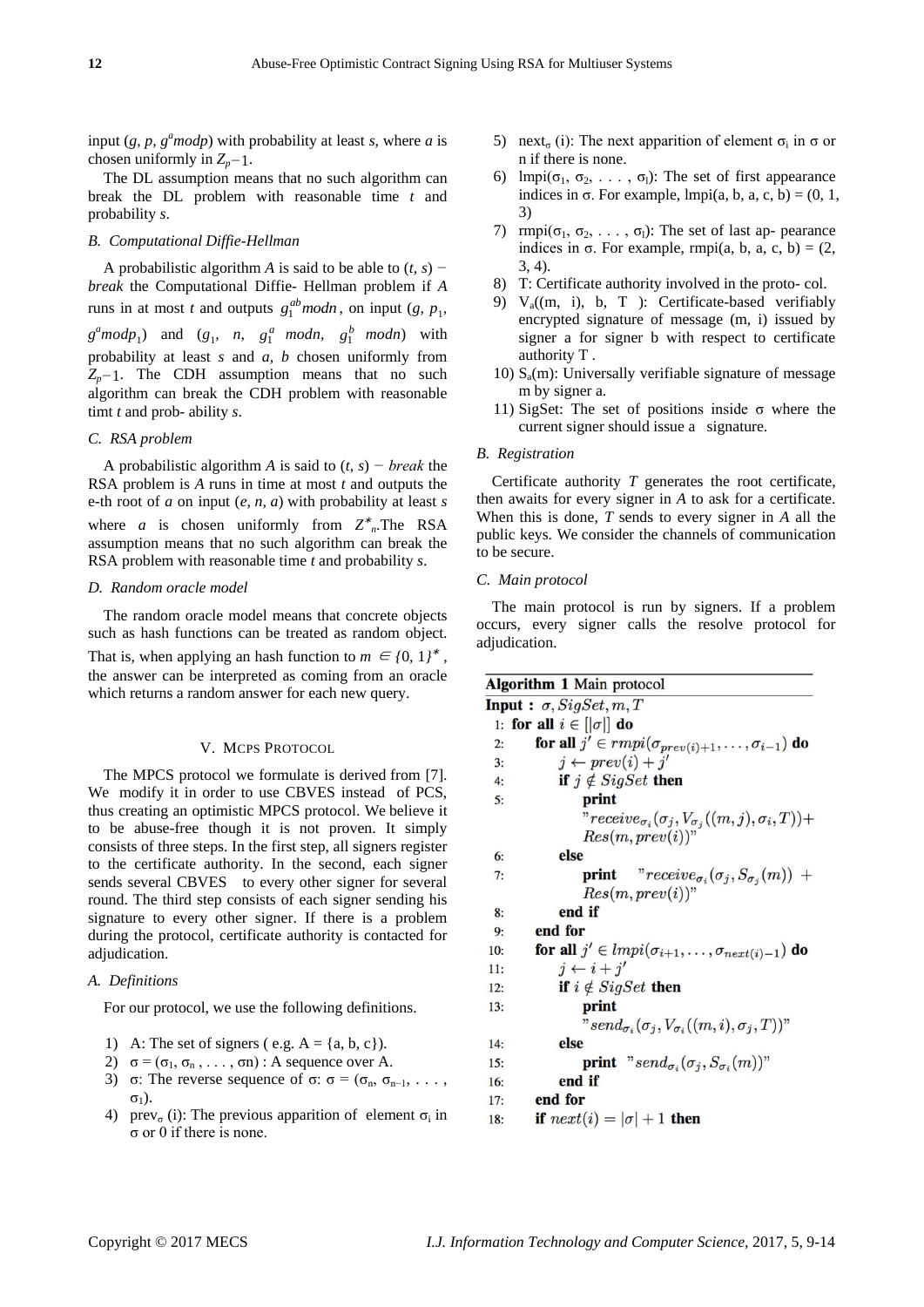| 19: | $i_0 \leftarrow min\{j \in SigSet   \sigma_i = \sigma_j\}$                   |
|-----|------------------------------------------------------------------------------|
| 20: | for all $P \in A \setminus {\{\sigma_{i_0}, \ldots, \sigma_{ \sigma }\}}$ do |
| 21: | <b>print</b> " $send_{\sigma_i}(P, S_{\sigma_i}(m))$ "                       |
| 22: | end for                                                                      |
| 23: | for all $Q \in A \setminus {\{\sigma_i   j \in SigSet \land j \leq i\}}$     |
|     | do                                                                           |
| 24: | <b>print</b> $^n$ $receive_{\sigma_i}(Q, S_Q(m))$ +                          |
|     | $Res(m, i)$ "                                                                |
| 25: | end for                                                                      |
| 26: | end if                                                                       |
|     | $27:$ end for                                                                |

## *D. Resolve protocol*

The resolve protocol is ran by certificate authority *T*. A signer shall provide evidence when calling *T*, that is the set of all the messages he has received so far. The certificate authority processes this evidence to see whether a signer is dishonest or not, that is if he has followed the main protocol or not. This protocols outputs a fully signed contract or an abort token. The intuition of this algorithm is that *T* keeps track of all the dishonest signers so far and populates it based on the evidence he receives.

| <b>Algorithm 2</b> Resolve protocol                                                    |  |  |  |  |
|----------------------------------------------------------------------------------------|--|--|--|--|
| <b>Input</b> : $P$ , $History$ , $m$ , $\sigma$ , $A$ , $i$                            |  |  |  |  |
| <b>Output</b> : $decision_m$                                                           |  |  |  |  |
| 1: if $decision_m = \perp$ then                                                        |  |  |  |  |
| $Evidence_m \leftarrow \emptyset$<br>2:                                                |  |  |  |  |
| $I_m \leftarrow \emptyset$<br>3:                                                       |  |  |  |  |
| $Dishonest_m \leftarrow \emptyset$<br>4:                                               |  |  |  |  |
| $decision_m \leftarrow "abort"$<br>5:                                                  |  |  |  |  |
| $6:$ end if                                                                            |  |  |  |  |
| 7: if $P \in Dishonest_m \vee \exists j \in I_m : V = \sigma_j \vee$                   |  |  |  |  |
| $History \neq p_{\sigma_i}^i \cup \{V_{\sigma_i}((m,i),P,T)\}$ then                    |  |  |  |  |
| $Dishonest_m \leftarrow Dishonest_m \cup \{P\}$<br>8:                                  |  |  |  |  |
| return "abort"<br>9:                                                                   |  |  |  |  |
| $10:$ end if                                                                           |  |  |  |  |
| 11: $I_m \leftarrow I_m \cup \{i\}$                                                    |  |  |  |  |
| 12: $Evidence_m \leftarrow Evidence_m \cup \{History\}$                                |  |  |  |  |
| 13: if $i <  A $ then                                                                  |  |  |  |  |
| <b>return</b> $decisionm$<br>14:                                                       |  |  |  |  |
| $15:$ else                                                                             |  |  |  |  |
| if $decision_m \neq "abort"$ then<br>16:                                               |  |  |  |  |
| <b>return</b> $decision_m$<br>17:                                                      |  |  |  |  |
| else<br>18:                                                                            |  |  |  |  |
| $l \leftarrow max(\tilde{I}_m)$<br>19:                                                 |  |  |  |  |
| for all $j \in I_m, j < l$ do<br>20:                                                   |  |  |  |  |
| if $\sigma_i \in \{\sigma_{i+1}, \ldots, \sigma_l\}$ then<br>21:                       |  |  |  |  |
| $Dishonest_m \leftarrow Dishonest_m \cup$<br>22:                                       |  |  |  |  |
| $\{\sigma_i\}$                                                                         |  |  |  |  |
| end if<br>23:                                                                          |  |  |  |  |
| end for<br>24:                                                                         |  |  |  |  |
| <b>if</b> $P \in Dishonest_m$ then<br>25:                                              |  |  |  |  |
| <b>return</b> decision <sub>m</sub><br>26:                                             |  |  |  |  |
| end if<br>27:                                                                          |  |  |  |  |
| if $\exists j \in I_m : \sigma_j \notin \text{Dishonest}_m \land \sigma_j \neq$<br>28: |  |  |  |  |
| $P$ then                                                                               |  |  |  |  |
| <b>return</b> $decision_m$<br>29:                                                      |  |  |  |  |
| else<br>30:                                                                            |  |  |  |  |
| $decision_m \leftarrow \{S_O(m) Q \in A\}$<br>31:                                      |  |  |  |  |
| <b>return</b> $decision_m$<br>32:                                                      |  |  |  |  |
| end if<br>33:                                                                          |  |  |  |  |
| end if<br>34:                                                                          |  |  |  |  |
| 35: <b>end if</b>                                                                      |  |  |  |  |

#### *E. Fairness*

As showed in [\[7\],](#page-5-6) a sufficient (but not necessary) condition for fairness of the above protocol is that the signing sequence  $\sigma$  is complete over *A*. The optimism is induced by the fact that the certificate authority *T* plays no other role in the protocol than issuing certificates if no problem occurs. We do not show abuse-freeness though we believe it is. The intuition behind is that only the designated verifier can verify if the commitment he's received if a valid certificate-based verifiably encrypted signature.

In practical applications, the load of the certificate authority can be even more reduced if we consider that it is online at all times and if signers keep their certificate between two signatures.

# VI. LIMITATIONS

- Abuse-freeness of the new protocol has not been proven.
- Some paper might be invalidated in the future due to a flaw discovered in the commitments used.
- Some paper might be invalidated due to a flaw in the protocol not yet discovered.
- We might have excluded papers that could be relevant to our research, proceeding to an exclusion bias.

The validity threats are as follow:

- The protocol we defined proved to be not fair or optimistic.
- *•* Cryptosystems used and specially RSA proved to be vulnerable
- *•* Assumptions made (Dl, CDH, RSA, random oracle) proved to be wrong

# Mitigating Bias:

- *•* Bias is an un avoidable problem in research. As it cannot be completely removed but can be mitigated.
- From the literature RSA is assumed to be a fool proof algorithm but it may so happen that a future invalidation effects these studies.
- The bias in the research articles of articles generally tends to be lower and so, we have only considered peer-reviewed articles.

## VII. CONCLUSION

In this paper, we conducted a systematic review about optimistic abuse-free contract signing. In table [1](#page-2-0) we summarized the relevant work in this field along with the major results. We mainly focused on the different cryptographic primitive used rather than the protocols or their efficiency.

More specifically, we have found protocols that guarantee fairness, optimism and abuse-freeness for any